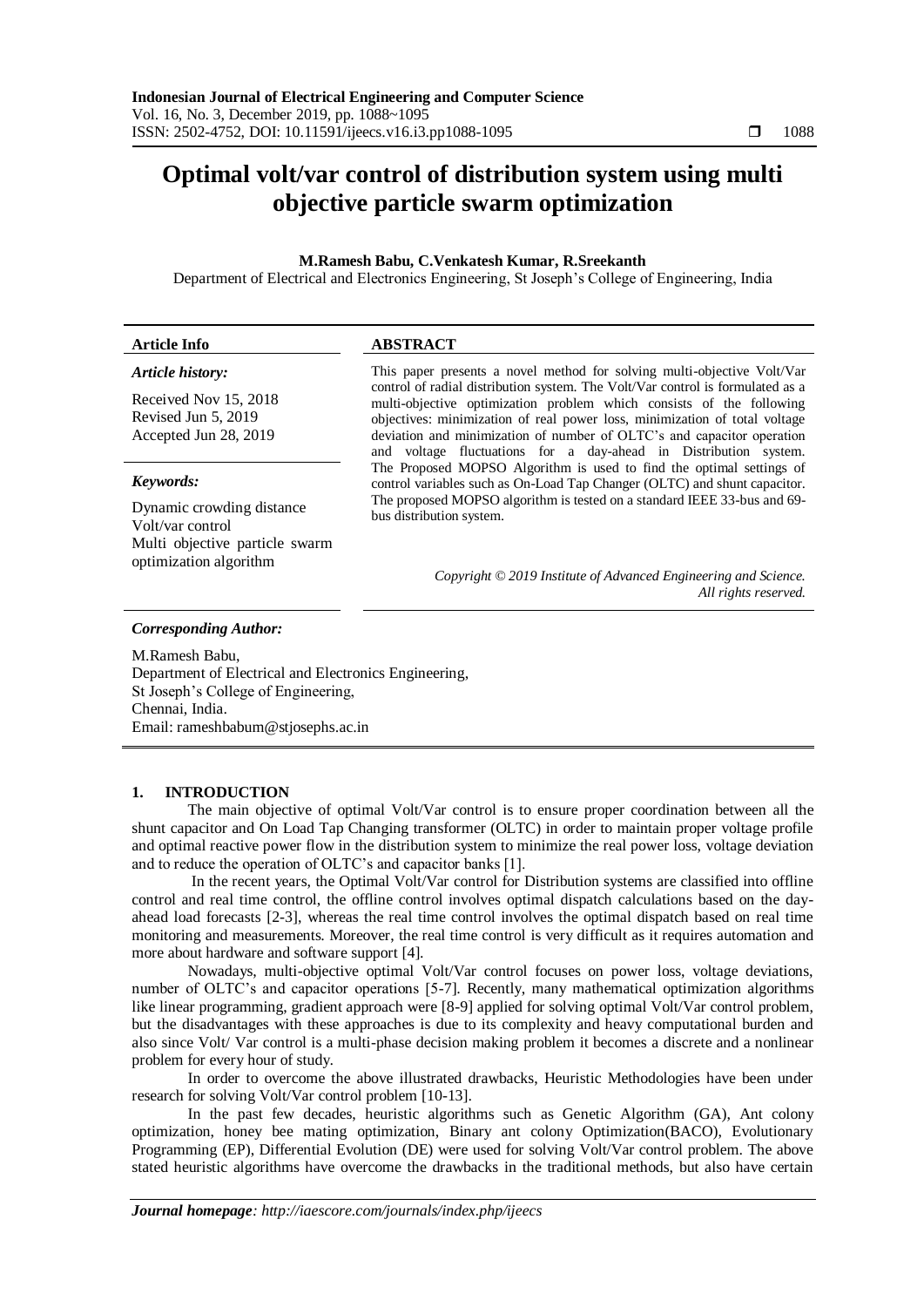limitations, that is they easily get trapped in the local optima and premature convergence would occur. In order to focus on a better convergence, the problem formulation was formulated as multi-objective optimization problem for different power system problems [14-15].

In this paper a Multi Objective heuristic optimization algorithm based on Particle Swarm Optimization (MOPSO) was developed [16-26] and validated on an IEEE 33  $\&$  69 bus distribution system and found to overcome the above illustrated drawbacks and hence this paper concentrates on finding the optimal setting of control variables for achieving optimal Volt/Var control.

## **2. PROBLEM FORMULATION**

Optimal Volt-Var Control refers to the process of maintaining the voltage and reactive power in the distribution system. The system voltage and reactive power are related to each other, since the voltage drop is because of reactive power flow over a line has large inductance. Because, as reactive power flows over an inductive line, that line sees a voltage drop. Thus Optimal Volt/ Var emphasized devices have the ability to control and maintain the voltage drop by injecting reactive power into the grid are those thatpurposely inject reactive power into the grid to maintain the voltage drop, in addition to equipment that more direct control voltage.

On-Load Tap Changing Transformers (OLTC) are used to maintain the voltage within the limits. Shunt capacitors inject reactive power at the location it is placed in the distribution system. Reactive power injected into the distribution network boosts the voltage by mitigating reactive power demand. Shunt capacitors are added to distribution networks to boost voltage levels. In the present work the optimal Volt/ Var control problem is formulated as a multi-objective optimization problem which are listed below:

# **2.1. Minimization of Real Power Loss**

The objective of optimal Volt/Var control problem is Minimization of Real Power Loss while satisfying its various equality and inequality constraints.

$$
\sum_{i=1}^{N} P_{loss,i}
$$
\nMinimize  $F1 = i=1$ 

\n
$$
(1)
$$

Where, N represents the 24 hours in a day, PLoss, i denotes the loss at time i.

## **2.2. Minimization of Voltage Deviation**

The Minimization of voltage deviation improves the voltage profile of the system, thereby enhancing the security and quality of the system. The objective function is given as,

$$
\text{Minimize } F2 = \sum_{i=1}^{N} \left| \Delta V_{2,i} - 1 \right| \tag{2}
$$

Where,

 $\Delta V_{2,i}$  is the voltage deviation of the main transformer secondary at the time of i.

## **2.3. Minimization of Voltage Violations**

Minimization of Voltage violations avoids bus voltages reaching their maximum limits,

Minimize 
$$
F3 = \frac{1}{N_L} \sum_{h=1}^{N_L} \sum_{j=1}^{N} |V_{h,i} - V_{h,i-1}|
$$
 (3)

Where, Vh, i is the voltage at bus-h at time i and NL is the total number of load buses.

## **2.4. Minimization of OLTC Operations**

The minimization of OLTC operation increases its life expectancy and reduces its higher repairing cost,

$$
\sum_{i=1}^{N} |TAP_i - TAP_{i-1}|
$$
\nMinimize F4 =  $i = 1$ 

\n
$$
(4)
$$

Where, TAPi is the OLTC tap position at the time i.

*Optimal volt/var control of distribution system using multi objective particle swarm… (M.Ramesh Babu)*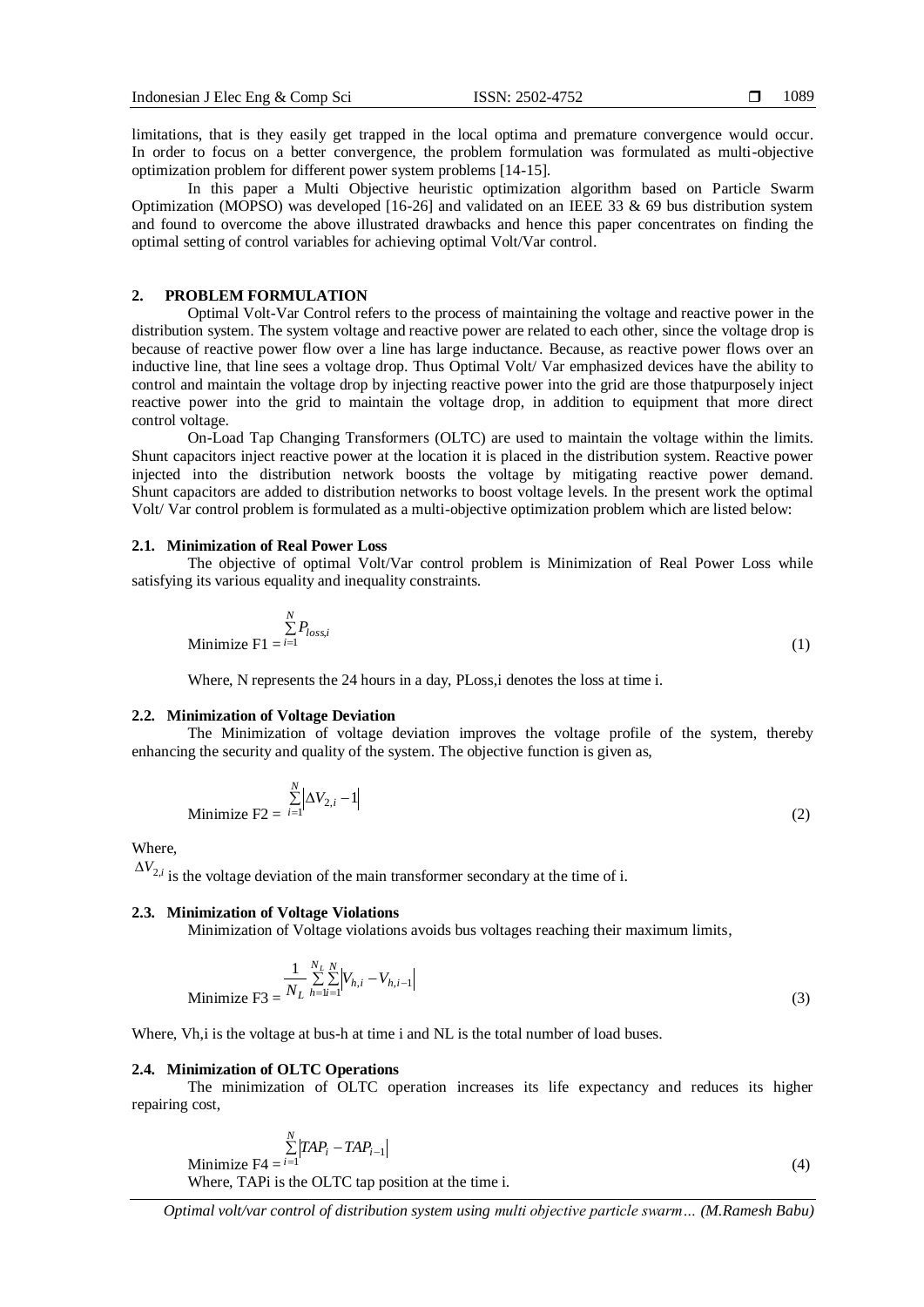#### **2.5. Minimization of Shunt Capacitors Operations**

The objective function is given by,

$$
\sum_{i=1}^{C_T} \sum_{j=1}^{N} (C_{K,i} + C_{K,i-1})
$$
\nMinimize F5 =  $k = 1$  (5)

Where, CK, i is the status of capacitor at time i and CT is the total number of shunt capacitors that is present in the system and  $\Theta$  denotes exclusive OR operation.

## **2.6. Constraints**

The objective functions are subject to power balancing equality constraint and following inequality constraints,

i) voltage constraint:

$$
V_{\min} \le V_{h,i} \le V_{\max} \tag{6}
$$

ii) Line flow constraints

$$
S_{TX,i} \le S_{TX, rat} \tag{7}
$$

Where, Vmin and Vmax are the minimum and maximum voltage limits, STX,i is the apparent power flow in the substation transformer at time i, STX,rat is the substation transformer rating.

## **3. MULTI-OBJECTIVE PARTICLE SWARM OPTIMIZATION ALGORITHM (MOPSO)**

The evolutionary algorithms that were used to solve multi-objective optimization has shown significant advancement in the last few years, giving rise to newer algorithms. Particle Swarm Optimization (PSO) is a heuristic algorithm inspired by the choreography of a bird flock.

PSO seems to be suitable for solving multi-objective optimization problem because of its speed of convergence that the algorithm is presented for single-objective optimization. In this work, we present a modified Multi-Objective Particle Swarm Optimization (MOPSO), which allows the PSO algorithm to be able to solve multi-objective optimization problems. Our current work is an improvisation of the algorithm, in which we have added a constraint-handling mechanism and a mutation operator [13-14] that considerably improves the exploratory capabilities of the original algorithm [13, 15-16].

Multi-objective optimization problem have two or more objectives to be solved simultaneously. The Pareto front concept describes the optimal trade-off possibilities between the objectives. The Optimal VVC problem has two objectives; the main objective is to minimize the real power loss and at the same time minimizing the voltage deviations, voltage fluctuations and the number of OLTC and shunt capacitor operations have to be minimized.

The performance of MOPSO is improvised by the use of an external archive of non-dominated solutions found in previous iterations. The Cauchy Mutation (CM) operator improves the exploratory capabilities of the algorithm, and prevents premature convergence [15]. However, it should be noted that the use of CD of each solution, as a diversity operator by NSGA-II was able to produce a better distribution of the generated Non-dominated solutions, compared to the results generated by MOPSO that uses an adaptive grid [15] in maintaining the diversity of the generated solutions. The computation time of the PSO algorithm is less compared to that of the EA. This fact suggests that the PSO has been extended to solving multiobjective optimization problems, by incorporating the mechanism of DCD computation in the global best selection, and the deletion method of the external archive of non-dominated solutions, whenever the archive is full. The DCD operator, together with a CM operator, maintains the diversity of Non-dominated solutions in the external archive.

#### **3.1. Algorithmic Steps**

The algorithm of MOPSO consists of following steps:

Step1: For  $i=1$  to M, where M is the population size

- a) Initialize the particles *p[i]*
- b) Initialize the velocity of the particles  $v \llbracket I \rrbracket = 0$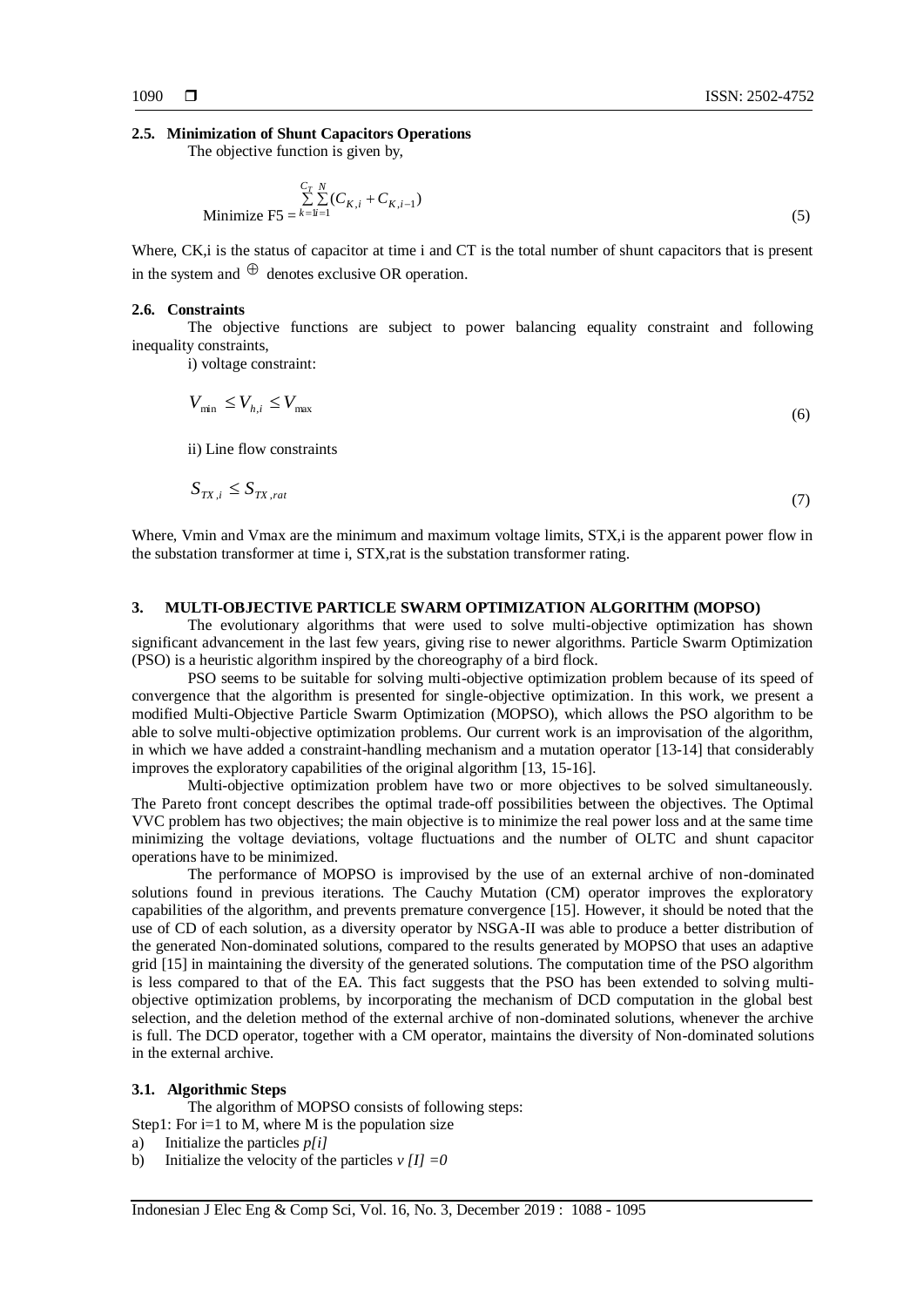1091

- c) Evaluate the fitness function of each particle
- d) Find the personal best (*Pbest [I]*) value of the particles
- e) Find the global best (*gbest [I]*) value among all the particles

Step2: Initialize the iteration counter  $iter = 0$ 

Step3: Store the position of the non-dominated vectors into the external archive A.

Step4: Repeat the steps:

a) Compute the DCD values of each of the non-dominated solutions in the archive A, where DCD is given by,

$$
DCD_i = \frac{CD_i}{\log\left[\frac{1}{z_i}\right]}
$$

Where CDi is calculating using,

$$
CD_i = \frac{1}{m} \sum_{k=1}^{m} \left| f_{i+1}^k - f_{i-1}^k \right|
$$

Where m is the number of objectives,  $f_{i+1}^k$  is the kth objective of the  $i+1^{th}$  individual and  $f_{i-1}^k$  is kth objective of the  $i-l<sup>th</sup>$  individual after sorting the population. zi is calculated using the equation,

$$
z_i = \frac{1}{m} \sum_{k=1}^{m} \left( f_{i+1}^k - f_{i-1}^k \right) - CD_i \bigg)^2
$$

Step5: compute the new velocity and position.

Step6: Repeat the step until maximum iterations is reached.

# **4. NUMERICAL RESULTS**

# **4.1. IEEE 33 and 69 Bus System**

MOPSO approach is tested on the standard IEEE 33 and 69 bus Distribution system. The line data, bus data, generator data and the minimum and maximum limits for the control variables are referred from [13] and appendix. There are in total 168 control variables since the load changes for every hour there are 7 control variables hence for a day the total number of control variables becomes 168.

The IEEE 33-bus and 69-bus Distribution system shown in Figure 1 and Figure 2 respectively has 168 control variables, i.e 1 OLTC tap setting and 6 shunt capacitors at buses 1, 8, 13, 17, 28 for the 33 bus distribution and at 1, 43, 47, 58, 64, 66 for the 69 bus distribution system.



Figure 1. IEEE 33- bus distribution system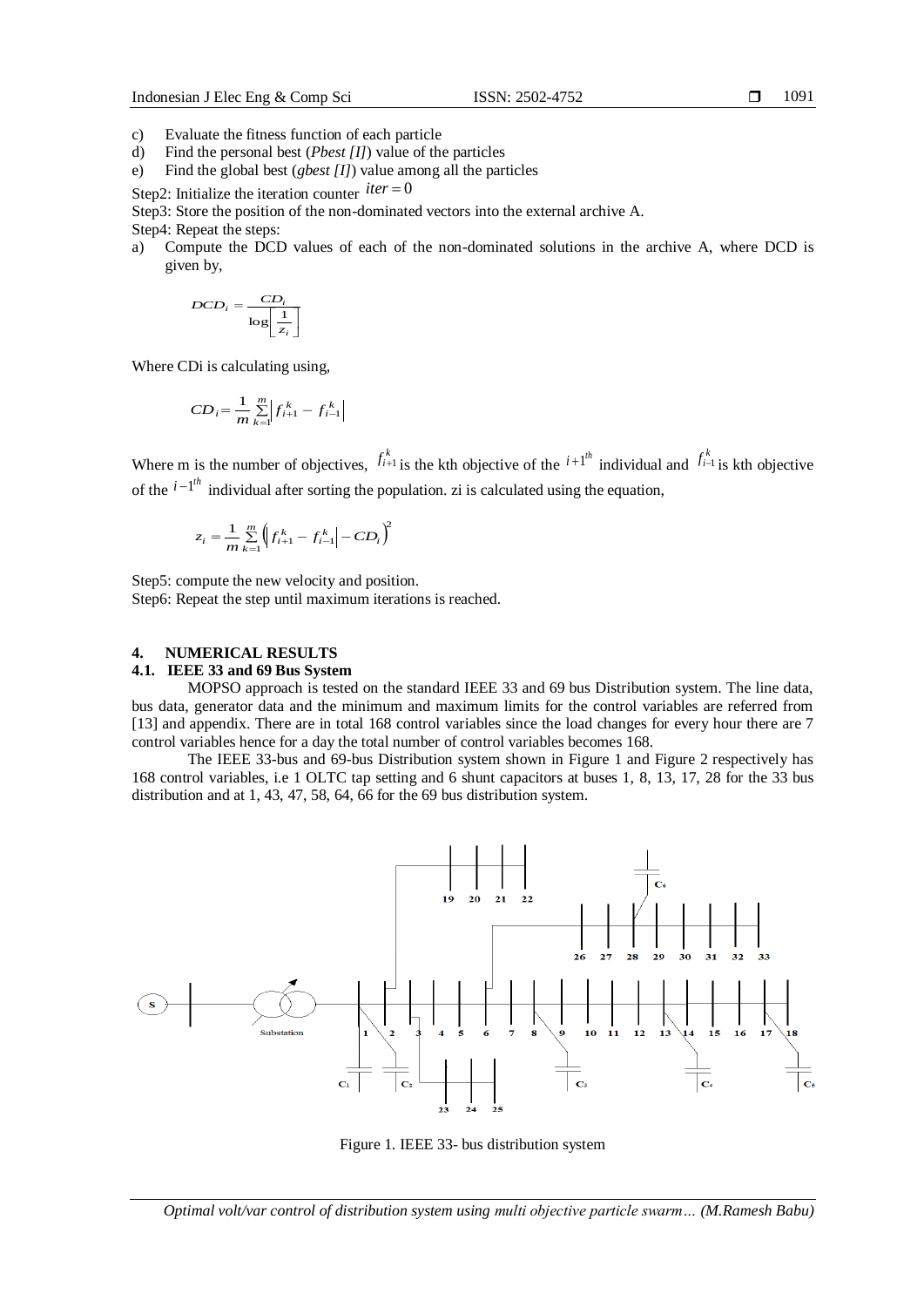In this study, 10 test runs in the 33 and 69-bus Distribution system was performed to solve VVC problem.The appropriate values of C1 and C2 is set to 1.5 and 3 and the Inertial factor is varied from 0.3 to 0.9, it is generally higher at the beginning and decreases gradually.T denotes the total number of iterations. The Maximum iteration number is taken to be at 100 in all cases.

# **4.1.1 Case 1: Considering Minimization of Real Power Loss and Total Voltage Deviations**

The load pattern for 24 hours a day for the 33 bus system is given in Figure 1 and the voltages at the respective buses for the base case of 33-bus system is given in Figure 3 and Figure 4.



Figure 2. IEEE 69 - bus distribution system

The proposed approach is applied to obtain Pareto-curve for minimization of Real power loss and total voltage deviation. The obtained values are the total power loss is 1.885 p.u and the peak power loss is 0.143 p.u, the obtained total voltage deviations is 0.2476p.u and its respective Pareto graph is shown in Figure 5 and Figure 6 for the 33-bus system and for an 69 bus distribution system the obtained real power loss 3.0785 p.u and voltage deviations 0.3635 p.u are and its respective Pareto graph is shown in Figures 7 and 8.



Figure 3. Load curve pattern for 24hrs for 33 - bus distribution system



#### **4.1.2 Case 2: Considering Minimization of Real Power Loss and Total Voltage Fluctuations**

The obtained total Real power loss is 1.886 p.u and the total voltage fluctuation is 0.2 p.u, for 33 bus system and for the 69-bus system the obtained values are total energy loss is 3.0785 p.u, the total voltage fluctuation is 0.1989 p.u. The obtained Pareto-curve for real power loss and voltage fluctuations for 33-bus and 69-bus system is given in Figure 5 and Figure 6.

Indonesian J Elec Eng & Comp Sci, Vol. 16, No. 3, December 2019 : 1088 - 1095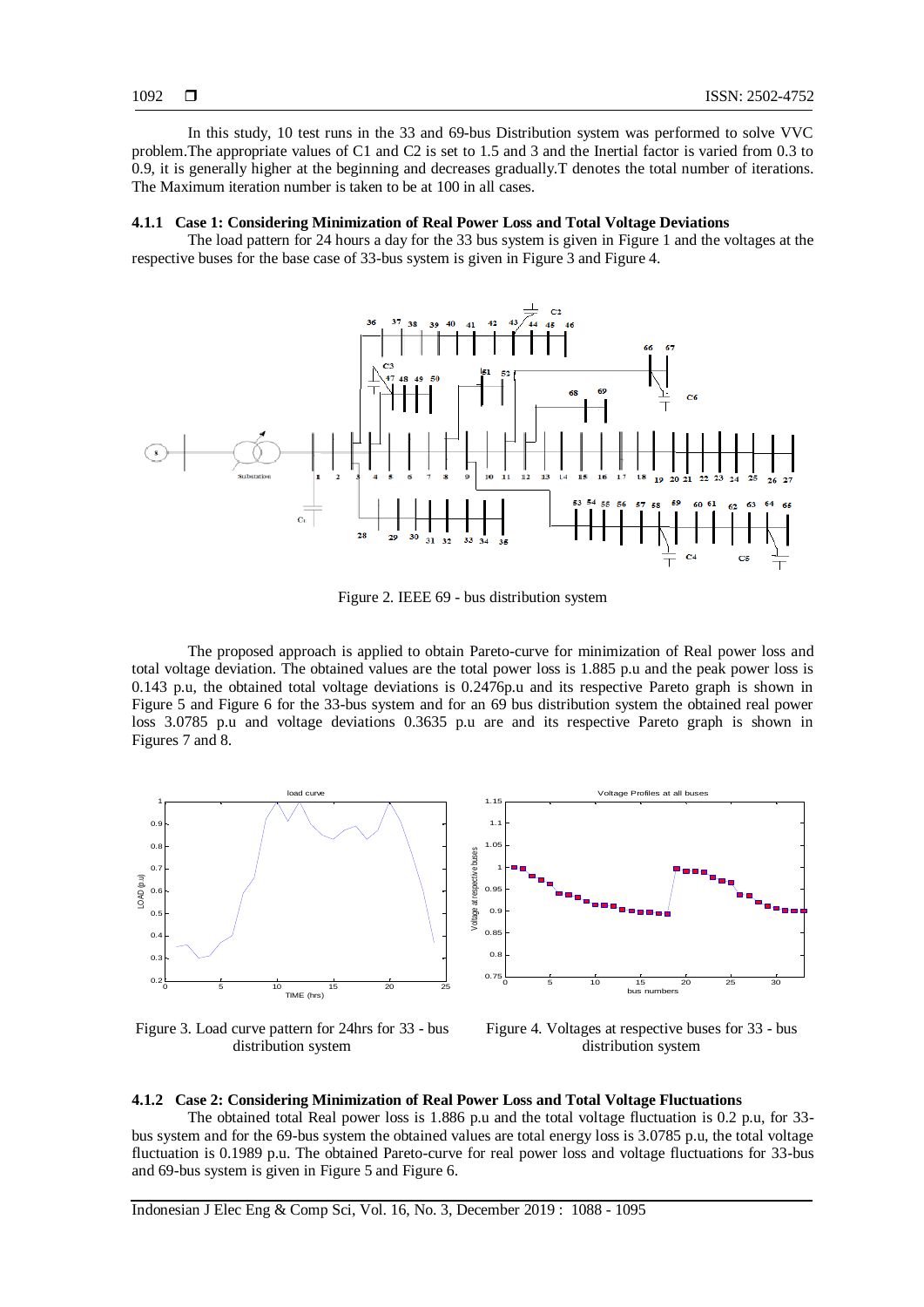

Figure 5. Total Real power loss and voltage deviation for 33-bus system



Figure 6. Total Real power loss and voltage deviation of 69 - bus distribution system



Figure 7. Total Real power loss and Voltage fluctuations of 33-bus system

Figure 8. Total Real power loss and Voltage fluctuations of 69 - bus system

#### **4.1.3 Case 3: Considering Minimization of Real Power Loss and Number of OLTC Operations**

The obtained total Real power loss is 1.905 p.u and the number of OLTC operations is 16, for 33 bus system and for the 69-bus system the obtained values are total energy loss is 3.0785 p.u, the number of OLTC operations is 13. The obtained Pareto-curve for real power loss and number of OLTC operations for 33-bus and 69-bus system is given in Figure 8 and Figure 9. Total Real power loss and number of OLTC operations for 33-bus system as shown in Figure 10.



170 160 merations 150  $140$ of OLTC 130 ě 120 10 —ا 90<br>3850 3700 3900 4100 4150 3750 3800 3950 4000 4050 3850 real o ver loss k W

Figure 9. Total Real power loss and number of OLTC operations for 33-bus system



*Optimal volt/var control of distribution system using multi objective particle swarm… (M.Ramesh Babu)*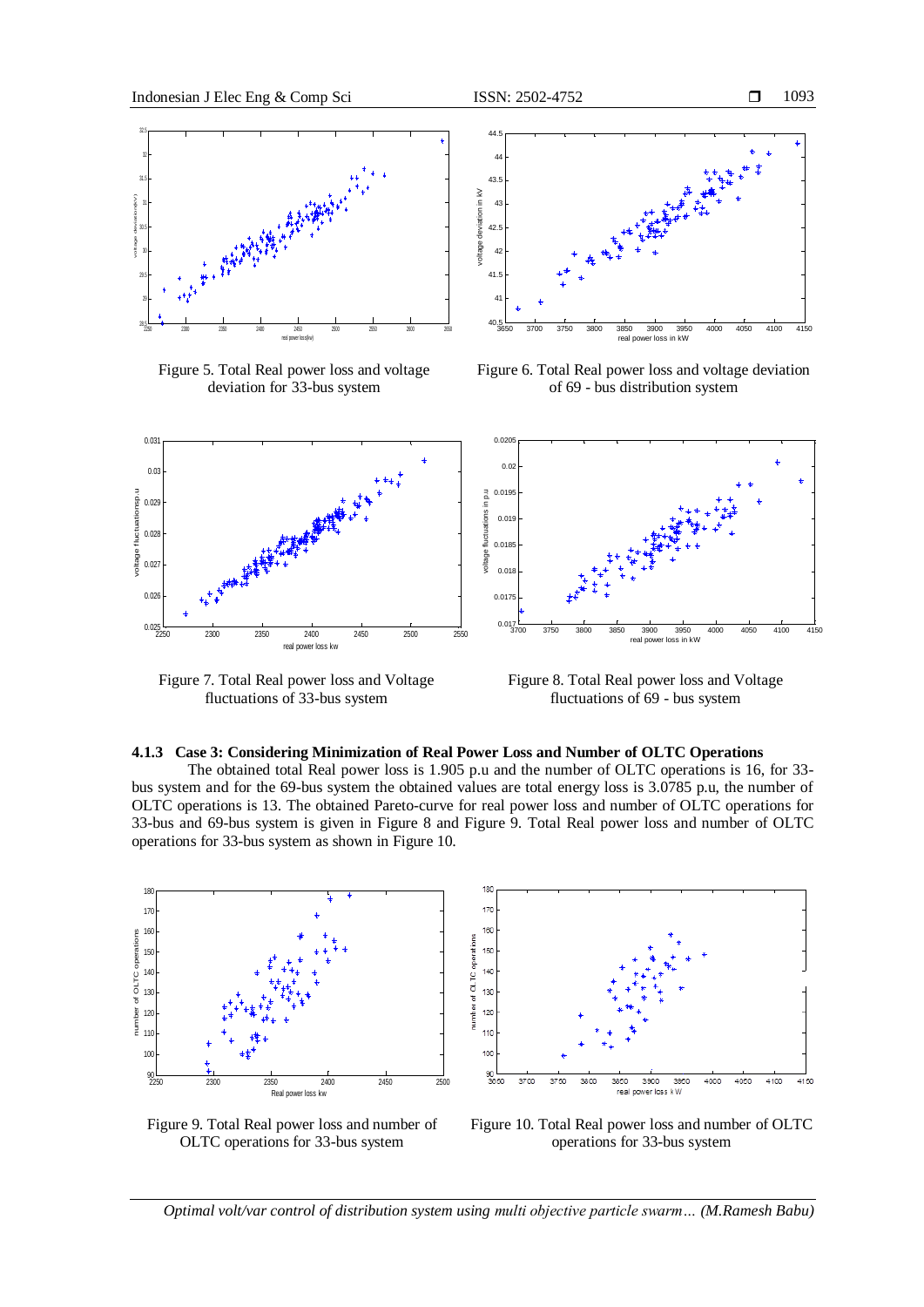## **4.1.4 Case 4: Considering Minimization of Real Power Loss and Number of Shunt Capacitance Operations**

The obtained total Real power loss is 1.905 p.u and the number of shunt capacitance operations is 6, for 33-bus system and for the 69-bus system the obtained values are total energy loss is 3.0785 p.u, the number of OLTC operations is 4. The obtained Pareto-curve for real power loss and number of OLTC operation for 69-bus system is given in Figure 10.

Thus the above approach for solving VVC problem seems to more efficient and less time consuming and hence considered advantageous when compared to conventional methods. This approach seems to be more advantageous compared to the weighted aggregation by resulting in a most compromised set of solutions.

#### **5. CONCLUSION**

A novel method for solving multi-objective Volt/Var control (VVC) of radial distribution system is proposed in this paper. The problem of VVC control was formulated as a multi-objective optimization by minimizing the real power loss, total voltage deviation, number of OLTC's, capacitor operations and voltage fluctuations for a day-a-head in Distribution system. The Proposed MOPSO Algorithm is used to find the optimal settings of control variables such as On-Load tap changer (OLTC) and Shunt Capacitor. The MOPSO algorithm effectively proves its capability of solving VVC with less time consuming and achieved by proper setting of control variables. The proposed MOPSO algorithm has been tested on a standard IEEE 33-bus and 69-bus distribution system.

#### **REFERENCES**

- [1] Viawan F, Daniel Karlsson. "Voltage and reactive power control in systems with synchronous machine-based distributed generation," *IEEE Transactions on Power Delivery*, Vol. 23, pp. 1079-1087, 2008.
- [2] Hsu Y Y, Lu F C. "*Reactive power/voltage control in a distribution substation using dynamic programming*," IEE Proceedings - Generation, Transmission and Distribution, pp. 639-645, 1995.
- [3] Liu Y, [Peng Zhang,](https://ieeexplore.ieee.org/author/37363695300) [Xizhao Qiu.](https://ieeexplore.ieee.org/author/37437453900) "Optimal reactive power and voltage control for radial distribution system," *IEEE Power Engineering Society Summer Meeting*, Vol. 1, pp. 85-90, 2000.
- [4] F. Viawan, [Daniel Karlsson.](https://ieeexplore.ieee.org/author/37267637600) "Combined local and remote voltage and reactive power control in the presence of induction machine distributed generation", *IEEE Transactions on Power Systems*, Vol. 22, pp. 2003-2012, 2007.
- [5] Abido M A, [Bakhashwain](https://www.sciencedirect.com/science/article/pii/S0142061504000985#!) M. "Optimal VAR dispatch using a multiobjective evolutionary algorithm," *International Journal of Electrical Power & Energy Systems*, Vol. 27, pp. 13-20, 2005.
- [6] Niknam T, "A new approach based on ant colony optimization for daily Volt/VAr control in distribution networks considering distributed generators," *Energy Conversion and Management*, Vol. 49, pp. 3417-3424, 2008.
- [7] De Souza, [Almeida](https://ieeexplore.ieee.org/author/38251887000) A M F. "Multiobjective optimization and fuzzy logic applied to planning of the Volt/Var problem in distribution systems*," IEEE Transactions on Power Systems*, Vol. 25, pp. 1274-1281, 2010.
- [8] Granville S. "Optimal reactive dispatch through interior point methods," *IEEE Transactions on Power Systems*, Vol. 9, pp. 136-146, 1994.
- [9] Grudinin N. "Reactive power optimization using successive quadratic programming method," *IEEE Transactions Power Systems*, Vol. 13, pp. 1219-1225, 1998.
- [10] He R, Song Y H. "Multi-objective optimization of reactive power flow using demand profile classification," *IEEE Power Engineering Society General Meeting*, Vol. 1, pp. 1546-1552, 2005.
- [11] Niknam T. "A new HBMO algorithm for multiobjective daily Volt/Var control in distribution systems considering distributed generators", *Applied Energy*, Vol. 88, pp. 778-788, 2011.
- [12] Reza Azimi, Saeid Esmaeili., "Multi-objective daily Volt/VAr control in distribution systems with distributed generation using binary ant colony optimization," *Turkish Journal of Electrical Engineering & Computer Sciences*, Vol. 21, pp. 613-629, 2013.
- [13] Ramesh babu M, Somasundaram P. "Multi-objective risk constrained self-scheduling of the Gencos for the correlated deregulated markets", *Journal of Electrical Engineering*, Vol. 17(1), pp. 338-349, 2017.
- [14] Bing Xiang Liu, Yan Wu, Xing Xu, Na Hu, Xiang Cheng. "Chaos Adaptive Improved Particle Swarm Algorithm for Solving Multi-Objective Optimization", *TELKOMNIKA Indonesian Journal of Electrical Engineering*, Vol. 12(1), pp. 703-710, 2014.
- [15] Yasin Z M, Aziz N F A, Salim N A, Wahab N A, Rahmat N A. "Optimal Economic Load Dispatch using Multiobjective Cuckoo Search Algorithm", *Indonesian Journal of Electrical Engineering And Computer Science (IJEECS)*, Vol. 12(1), pp. 168-174, 2018.
- [16] Carlos A. Coello Coello. "Handling Multiple Objectives with Particle Swarm Optimization," *IEEE Transactions on Evolutionary Computation*, Vol. 8(3), pp. 256-279, June 2004.
- [17] Van den Bergh F. "An analysis of particle swarm optimization," Ph.D. dissertation, Faculty of Natural and Agricultural Sci, Univ.Petoria, Pretoria, South Africa, Nov. 2002.

Indonesian J Elec Eng & Comp Sci, Vol. 16, No. 3, December 2019 : 1088 - 1095